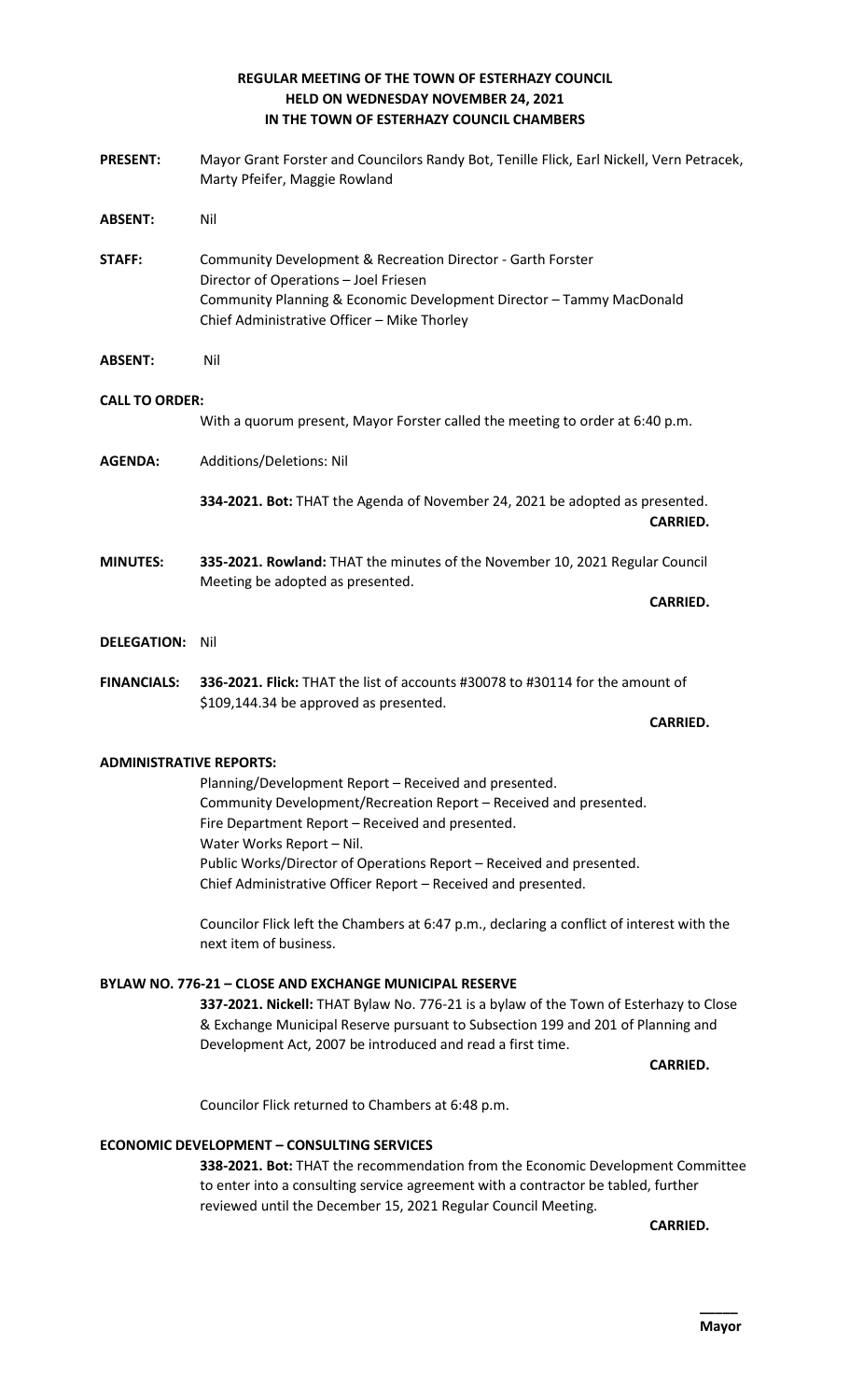## **REGULAR MEETING OF THE TOWN OF ESTERHAZY COUNCIL HELD ON WEDNESDAY NOVEMBER 24, 2021**

#### **LED SIGN BOARD**

**339-2021. Bot:** THAT Council approve of the recommendation to transfer \$100,000 from the Economic Development Capital Expense to an Economic Development

#### **ADMINISTRATION REPORTS**

**343-2021. Petracek:** THAT the Administrative reports be accepted as presented.

**MAYOR/COUNCIL REPORTS:**

Area Meeting - Highlights

#### **OLD BUSINESS:**

Nil

#### **NEW BUSINESS:**

Esterhazy Landfill – Hruska water management project Bylaw No. 777-21 Water Treatment Plant - Authorization

#### **BYLAW – WATER AND SEWER RATE CHARGES**

**344-2021. Petracek:** THAT Bylaw No. 777-2021 known as a Bylaw to of the Town of Esterhazy to further Amend Bylaw 684-13 which provides for Fixing Water and Sewer Rate Charges introduced for the first time and read.

**CARRIED.** 

**CARRIED.** 

**CARRIED UNANIMOUSLY.** 

**CARRIED.**

**345-2021. Rowland:** THAT Bylaw No. 777-2021 be read for a second time.

**346-2021. Nickell:** THAT Council proceed with the third reading of Bylaw No. 777-2021.

**347-2021. Pfeifer:** THAT Bylaw No. 777-2021 be read a third time, adopted and attached hereto.

#### **WATER TREATMENT PLANT – AUTHORIZATION**

Ministry of Environment – Landfill

Saskatchewan Health Authority

SUMA – Municipal Update Bylaw Enforcement Reports 2021 Census – Review

**348-2021. Bot:** THAT Council approve to allow Integrated Engineering to pre-authorize expenditures for the Town of Esterhazy Regional Water System with the approval of the Utilities (WTP) Committee of Council approval and Administration.

CARRIED.

**CARRIED.**

**349-2021. Flick:** THAT the correspondence be accepted as presented and filed. **CARRIED.** 

**IN-CAMERA 350-2021. Pfeifer:** THAT pursuant to *The Local Authority Freedom of Information and Protection of Privacy Act*, Council will be discussing legal. **Time: 7:53 p.m. CARRIED.** 

Saskatchewan Economic Development Leadership Virtual Forum

Stakeholder Town Hall Information Session

**CORRESPONDENCE:**

**CORRESPONDENCE**